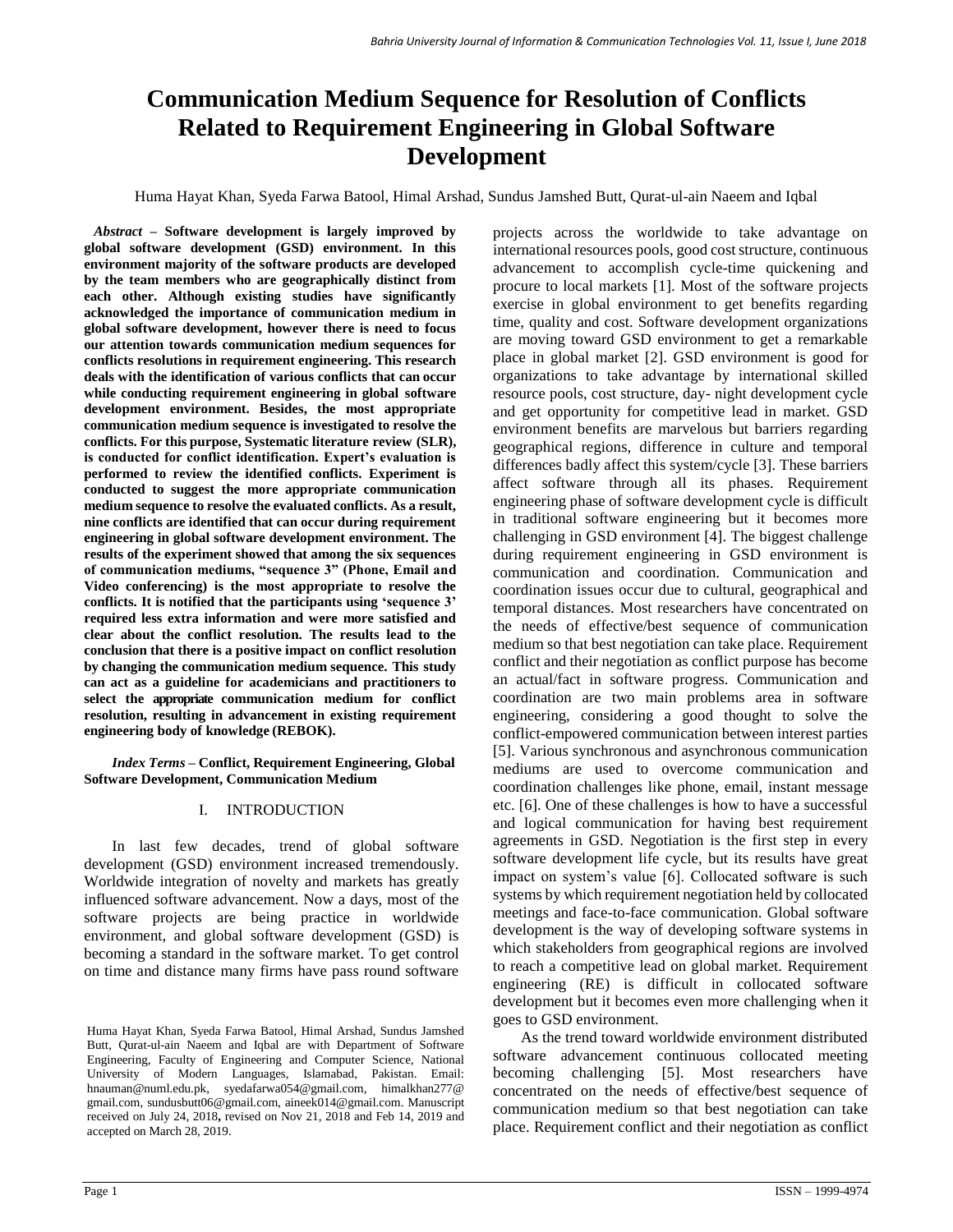purpose has become an actual/fact in software progress. Communication and coordination are two main problems area in software engineering, considering a good thought to solve the conflict-empowered communication between interest parties [7]. Require negotiation were more fruitful when the group practiced asynchronous structured discussion of demands problems before to the synchronous negotiation meeting [8]. Many researchers described different styles of communication during the enhancement of software demands. They observed various mixed modes of communication and described how they are interring link to quality, solution satisfaction and process satisfaction. Four major modes of communication are 1) face-to-face 2) synchronous computer conferencing with face-to-face meetings one at the beginning and one at the end of work phase. 3) Asynchronous computer conferencing 4) a combined group with face to face with asynchronous computer conferencing.

The result of this study elaborated that the combine group work was more effective and achieved highest scores in creativity, quality and process satisfaction. This group also manufactured better requirements than the other groups using other communication modes [9]. According to researchers requirement negotiation using three different software engineering stakeholders role with conflicting goals working with collaboration towards a solution1) the use of shared electronic workspace was especially beneficial in requirement negotiation 2) the use of computer mediated requirement negotiation increase and enhance the participation of geographically alone stakeholders [10]. It makes important participants able to contribute beyond the face-to-face demand fact-finding meetings. With the use of techniques asynchronous negotiation can make better and strong requirement engineering process by giving other precious way of input and agreements that may otherwise be allotted with due to organizational travel and time concerns [10]. Their study has explored the fruitful aspect of computer mediated asynchronous discussion that followed requirements inspections in integrated Business Information System(IBIS) inspection tool in enhancing more best requirements negotiation that are sometime require to solve the problem from such inspections. Through synchronous methods, problems were solved better than asynchronous methods [11]. To enhance the efficiency of distributed requirement negotiation, relay on the proposed of theories on media selection, they emphasize that lean and rich media is necessary. Previous resolution of uncertainties through an asynchronous lean medium can overcome the list of open problems to be negotiated over synchronous rich channel. Furthermore, the media switching theory [12], a more recent theory on CMC has interpreted communication from a cognitive prospective; forcing that rich media is beneficial in producing commitment to the task execution. They permit individuals to sustain lower ability to properly RE process and information willingly, as compared to lean media [13].

As the result of these two theories we analyze that at one side rich synchronous communication is more authentic to solve the problem that arise in the discussion of requirement issues.

In second situation when discussing issues are inspecting requirements documents, stakeholders may also require time to process information properly and solve the issue outside of the meeting willingly and in less interactive manner. When we use asynchronous discussion, it enhances the characteristics of synchronous requirement negotiation [13]. Many theories suggested that face-to-face meetings are more useful communication medium and they are best suited for tasks that needed group negotiation and conflict resolution [14]. Many studies have been conducted in the field of requirement engineering related conflicts but they did not suggest any communication medium sequence for particular RE related conflict in global software development GSD. Therefore, there is an initial need to explore an appropriate conflict in RE in software development to cope the need of recent trends and issues, which are arising in GSD.

# II. BACKGROUND

Globally integration of innovation and markets has extraordinarily affected software development. Presently, majority of the software projects are being practice acrossthe globe and global software development (GSD) is turninginto a standard in the software field. To gain power on time and distance many firms have gone to round software ventures over the globe to exploit on global assets pools, great cost structure, ceaseless headway to achieve process duration reviving and acquire to nearby markets [1].

Software designing industry is looking towards global software development to achieve a forceful lead on the worldwide market [2]. This is mainly because of many reasons, such as, it engages companies to extract themselves through global distance by having high caliber of HR requiring little to no effort, it expands the business zone by creating software for remote customers, and lastly it gives favorable position of time contrast in regards to longer work day.

On the other hand, Global Software development (GSD) is brimming with dares originating from land, common and distinctive social differences [3], happens for the most part by distance, time and social contrasts [7]. These difficulties rely upon the particular parts of every company. Coordination and correspondence turn out to be more troublesome as software units are source from better places, consequently influencing venture association, extend control and venture quality [8]. Most importantly elements influences software all through its design, construction, testing, deployment and response stage [9]. One of the difficulties is the manner by which to have an effective and consistent correspondence for having best necessity assertions in GSD. Transaction is the initial phase in each product improvement life cycle; however, its outcomes have incredible effect on framework's value [10]. Arranged software is such frameworks by which required negotiation held by one-table meetings and face-to-face communication. Worldwide software advancement is the method for creating software frameworks in which partners from geographical regions are included to achieve an aggressive lead on worldwide market Requirement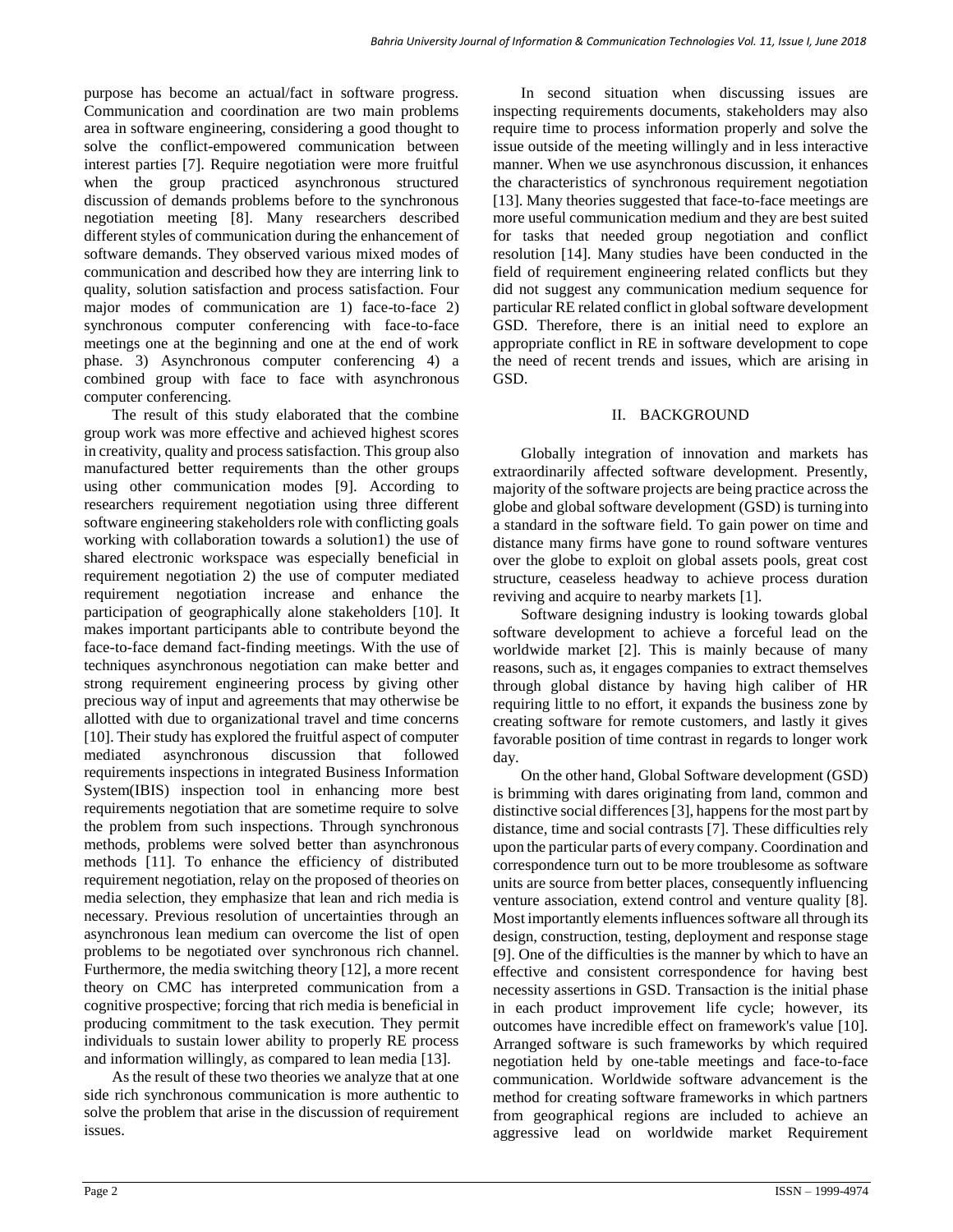engineering (RE) is troublesome in arranged software advancement yet it turns out to be considerably all the more difficult when it goes to GSD environment [4].

Most scholars have focused on the requirements of powerful/best arrangement of communication mediumso that best negotiation can occur. Necessity strife and their arrangement as struggle reason have turned into a real/actuality in software progress. Communication and coordination are two principle issues range in software designing, considering a decent thought to understand the contention enabled correspondence between intrigue parties [5].

Numerous scientists depicted distinctive styles of communication during the up gradation of software requests. They watched different blended methods of communication and depicted how they are entombing connected to quality, arrangement fulfilment and process fulfilment. Four noteworthy methods of communication are 1) face to face 2) Synchronous PC conferencing with face to face meetings one toward the start and one toward the finish of work stage. 3) Asynchronous PC conferencing 4) A consolidated gathering with up close and personal with offbeat PC conferencing. The after effect of this review expounded that consolidate a mass work was more successful and accomplished most elevated scores in imagination, quality and process fulfilment. This group likewise made preferable necessities over alternate gatherings utilizing other communication modes [6]. Their review has investigated the productive part of PC intervened asynchronous discussion. That took after prerequisites assessments in integrated Business Information System (IBIS). Examination instrument in upgrading all the more best necessities negotiation that are at some point require to tackle the issue from such assessments. Through synchronous strategies issues were comprehended superior to asynchronous techniques [11]. To upgrade the effectiveness of distributed requirement negotiation, handoff on the proposed of theories on media determination, stress is, that lean and rich media is vital. Past determination of uncertainties through an asynchronous lean medium can conquer the rundown of open issues to be consulted over synchronous rich channel.

Besides, the media switching theory [12], a later theory on Communication Management Configuration (CMC) has deciphered communication from a cognitive prospective; compelling that rich media is useful in delivering responsibility regarding the task execution. They allow people to bring down capacity to legitimately RE process and data enthusiastically, when contrasted with lean media [13]. Many reviews have been led in the field of requirement engineering related conflicts yet they didn't propose any communication medium sequence for specific RE related clash in global software development GSD. So there is an underlying need to investigate a suitable conflict in RE in software development to adapt the need of late patterns and issues which are emerging in GSD [14]. In 2010, Nosheen Sabahat and her companions suggested iterative requirement engineering technique to sort out the conflicts raised during requirement elicitation in GSD. This study does not generate communication medium for conflicts [15].

In 2012, a study was conducted by khan et al. [16]. The objective of the study was to find the impact of changing sequence of communication media on conflict resolution during requirements engineering in DSD setting. The study only focused on ambiguity, ignoring all the other remaining conflicts that can occur while performing requirement engineering process in GSD. The conflicts were suggested to be resolved by using agile practices. It was seen in 2014, that researchers [17] have worked on removing conflicts with the help of agile practices but they did not map their work to communication medium sequences. Mehmood Niazi [18] conducted continuing with the identification and resolution of conflicts that can occur during requirement engineering process, a study in 2016. In this study the researchers have identified the requirement engineering related conflicts for GSD but they didn't work on communication medium sequences as a solution to resolve them. It was found that one of study that is conducted in 2016 [19] reported about medium of communication for conflict resolution but they did not specifically discuss about requirement engineering related conflicts that how they can be resolved by using appropriate communication medium sequence.

By reviewing the existing studies, as shown in Table 1, we came to know that there are many existing studies that significantly acknowledge the importance of identification of conflicts that can occur in requirement engineering process in GSD.

Besides, the studies have reported about the importance of selection of appropriate communication medium to interact among team members in GSD. However, there is a lack of work that reports the most appropriate communication medium for resolution of conflicts in GSD. This study aim is to find communication medium sequence for resolution of Requirement engineering conflicts raised in GSD. Following are the research questions. RQ1: What are different types of requirement engineering related conflicts in Global Software Development? RQ2: What is the appropriate sequence of communication medium for particular type of conflicts resolution in GSD project?

# III. RESEARCH METHODOLOGIES

This research covers two objectives. First is to find requirement engineering related conflicts. Methods used to achieve this objective is Systematic Literature Review (SLR) and Expert Review. Second research Objective is to find appropriate communication medium sequence for identified conflicts. Experimental Research methodology is conducted to achieve this objective.

*Systematic Literature Review (SLR):* Systematic review is a type of literature review that collects and critically analyses multiple research studies or papers. Systematic literature review is performed in order to identify the conflicts related to requirement engineering process in global software development environment. In attempt to review, work of Kitchenham [22] is followed. His work is a comprehensive guideline for conducting systematic literature review. The aim of using SLR in this research is to elongate its phases that are review planning, review conduction and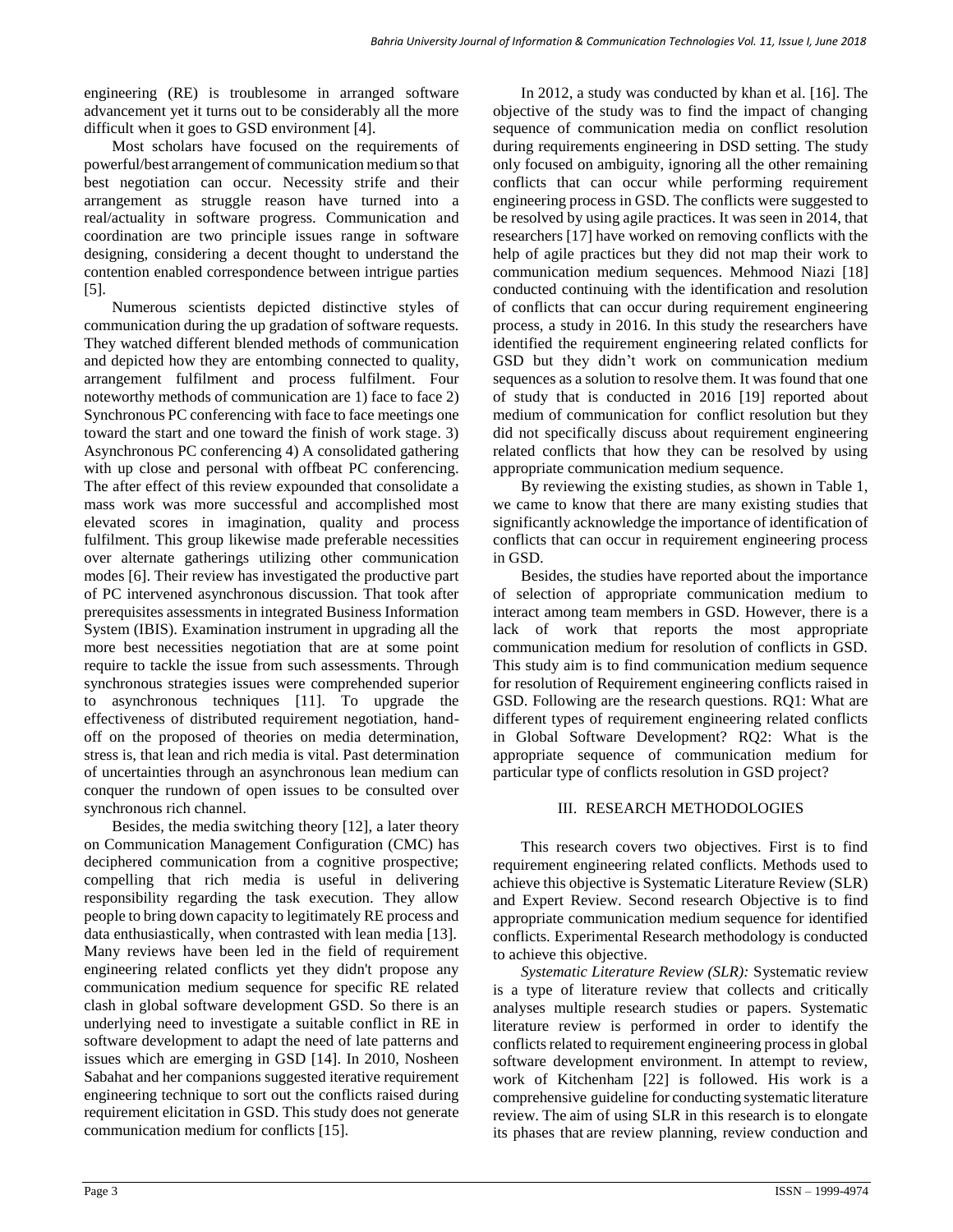review reporting.

Review planning includes plan regarding data sources used in searching, generating string formation criteria, selection of publication period of papers, generating criterion according to which papers are selected, generating quality assessment criteria through which final papers are selected anddesigning data extraction strategy about how data will be extracted from papers. Figure 1 shows the detail representation of the executed plan.



### Fig. 1 Executed Plan

As shown in figure 1, at first the keywords were identified which were then used to generate our query. We have then executed the query in four different databases i.e. IEE, Elsevier, springer ad science direct. From each of the database various papers were extracted. Upon these papers inclusion exclusion criteria was applied, resulting in 75 papers out of 138 in total. These 75 papers were further assessed for their quality, resulting in '12' papers. Each of these 12 papers were carefully read and managed to extract twelve raw conflicts. Table I shows the identified raw conflicts. It comprises of four columns. The detail results of SLR are reported in section 1.

*Expert Review:* After executing the SLR, expert review is conducted to evaluate the naming conventions and terminologies of the identified raw conflicts. The steps to conduct expert review are adapted from the work of Boeing [23] and Ayyub [24]. Process of "Expert Review" started from the criterion of choosing experts.

### TABLE I. RAW CONFLICTS

| S.NO | Paper<br>ID               | <b>Raw Conflicts</b>                                                                                                                                    |
|------|---------------------------|---------------------------------------------------------------------------------------------------------------------------------------------------------|
| 01   | P1 [15]                   | Conflicts regarding ambiguous<br>requirements                                                                                                           |
| 02   | P <sub>2</sub> [17]       | Cultural conflict, Cultural Distance                                                                                                                    |
| 03   | P3 [16]                   | Organizational Conflict                                                                                                                                 |
| 04   | P4 [23]                   | <b>Interest Conflict</b>                                                                                                                                |
| 05   | P5 [26]                   | Conflicts regarding community<br>relationship                                                                                                           |
| 06   | P6 [25]                   | Conflicts regarding incorrect requirement                                                                                                               |
| 07   | P7 [24]                   | Conflicts due to lack of understanding<br>and stating requirement, Inadequate<br>understanding of system, language<br>barrier                           |
| 08   | P8 [20]                   | Conflicts based on incorrect assumption<br>about the system                                                                                             |
| 09   | P9 [19]                   | Requirement management conflict                                                                                                                         |
| 10   | P10<br>[22]               | Conflicts regarding lack of coordination<br>and collaboration among stakeholders,<br>language barrier, problems in<br>collaboration among stake holders |
| 11   | P <sub>11</sub><br>$[21]$ | Conflicts regarding lack of awareness of<br>innovative approaches for<br>communication and coordination                                                 |
| 12   | P <sub>12</sub><br>$[18]$ | Conflicts regarding planning risk,<br>coordination risk, control risk,<br>management risk.                                                              |

Our selected experts were software engineering professionals, specialized in requirement engineering and had deep knowledge about global software development. After selection of experts, next phase was to give list of identified raw conflicts (as shown in Table 1) to researchers for their intellectual advice regarding naming conventions and terminologies. Once the reviewed list of conflicts was gathered from the experts, the conflicts were induced in one of the selected software requirement specification (SRS) document. This SRS having induced conflicts is then used in experiment for identifying the most appropriate communication medium sequence to resolve them. Table 3 in the "finding" section shows the reviewed list of conflicts. *Experiment Conduction*: Experiment was conducted to achieve the most appropriate communication medium sequence to resolve any requirement engineering related conflict in GSD environment. For experiment, students from software engineering department were selected as participants. Selected students had same education level and all were having software engineering background. There were three roles in the experiment namely; customers, users,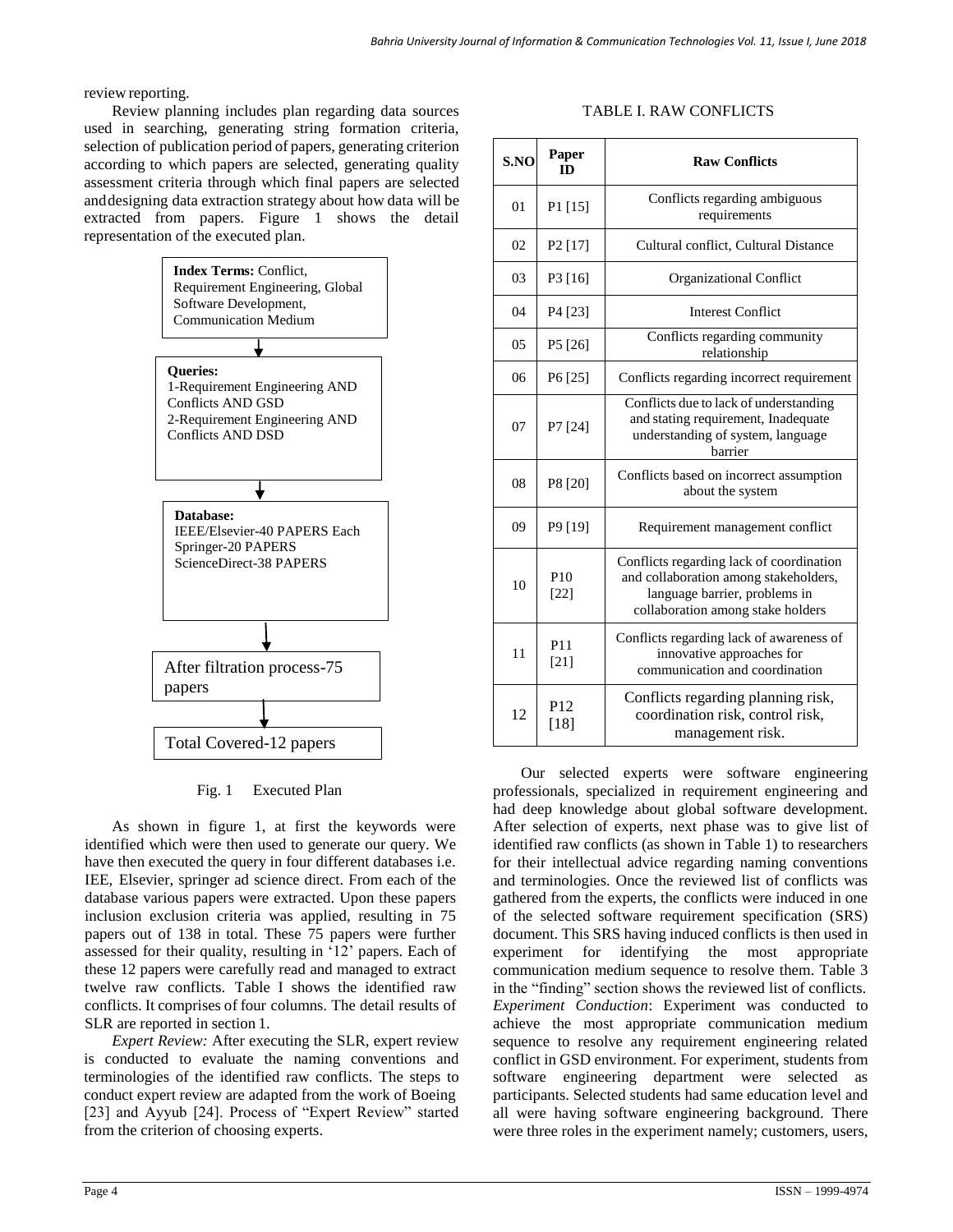and developers. The Customers, users and developers belonged to the same university. For experiment conduction, there were six groups. Each group comprised of five members, one customer, two users and two developers. The reviewed conflicts were given to each group after inducing it in SRS document. Each group was allocated with its own unique communication medium sequence for conflicts resolution. Figure 3 shows the experiment conduction protocol.



Fig. 2 Experiment Conduction Protocol

As shown in figure 2, at first the 'SRS' was prepared by inducing conflicts in it. Once the SRS was prepared, then group formation took place. The experiment comprised of 6 groups. Each of the group consisted of 5 members i.e. Developers, customers and two users. The role of the customer is to own the system. The role of user is to use the system and developers are the people, who are the development team members. Three communication mediums were used i.e. Email, video call and phone (combinations of synchronous. and asynchronous mediums). Each of the group was provided with unique sequence of the communication mediums. Each of the

medium was allocated with some duration. Participants were asked to use specific medium for that allocated time. There were '9' reviewed conflicts that were induced in the provided SRS. Each of the group resolved those 9 conflicts with their allocated sequence of communication mediums. Table II shows the mapping of groups, sequences and the conflicts. There are three columns in table 2 namely 'Groups' 'sequences', and 'Conflicts'. Six groups are notated by G1 to G6. Six sequences of communication mediums are notated by S1 to S6. Nine conflicts are notated by C1 to C9.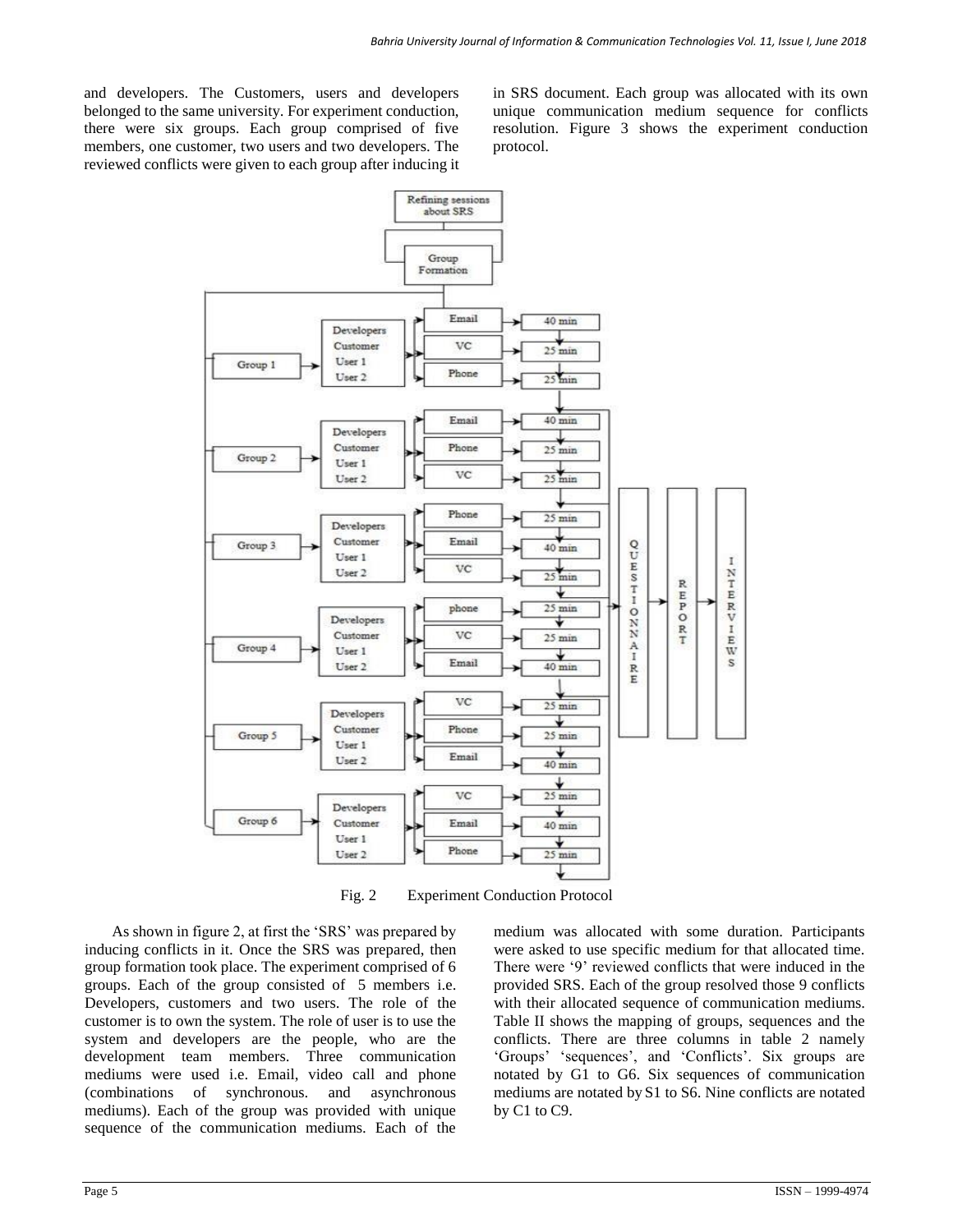#### TABLE II. MAPPING OF GROUPS WITH COMMUNICATION MEDIUM SEQUENCE AND CONEL LCTS

| CONTERCIO<br>Gro<br>Conflicts<br>Commun |          |                  |                |                  |                |                |                |                |                         |                         |
|-----------------------------------------|----------|------------------|----------------|------------------|----------------|----------------|----------------|----------------|-------------------------|-------------------------|
|                                         | ica tion |                  |                |                  |                |                |                |                |                         |                         |
| ups                                     | Medium   |                  |                |                  |                |                |                |                |                         |                         |
|                                         | Sequenc  |                  |                |                  |                |                |                |                |                         |                         |
|                                         | es       |                  |                |                  |                |                |                |                |                         |                         |
|                                         |          | C <sub>1</sub>   | C              |                  | C              | C              | $\mathbf C$    | C              | C                       |                         |
|                                         |          |                  | $\overline{c}$ | $\mathbf C$<br>3 | $\overline{4}$ | 5              | 6              | $\overline{7}$ | 8                       | С<br>9                  |
|                                         |          |                  |                |                  |                |                |                |                |                         |                         |
| $\overline{G1}$                         | S1(Email | $\overline{S1}$  | S              | $\mathbf S$      | S              | S              | $\mathbf S$    | S              | $\overline{\mathbf{S}}$ | $\overline{\mathbf{S}}$ |
|                                         | , Phone  |                  | $\mathbf{1}$   | $\mathbf{1}$     | $\mathbf{1}$   | 1              | $\mathbf{1}$   | $\mathbf{1}$   | $\mathbf{1}$            | $\mathbf{1}$            |
|                                         | and VC)  |                  |                |                  |                |                |                |                |                         |                         |
|                                         |          |                  |                |                  |                |                |                |                |                         |                         |
| G2                                      | S2(Email | $\overline{S2}$  | S              | S                | S              | S              | S              | S              | S                       | S                       |
|                                         | , VC     |                  | $\overline{c}$ | $\overline{c}$   | $\overline{c}$ | $\overline{c}$ | $\overline{c}$ | $\overline{c}$ | $\overline{c}$          | $\overline{2}$          |
|                                         | and      |                  |                |                  |                |                |                |                |                         |                         |
|                                         | Phone)   |                  |                |                  |                |                |                |                |                         |                         |
| G <sub>3</sub>                          | S3(Phone | $\overline{S}3$  | S              | S                | S              | S              | S              | S              | S                       | S                       |
|                                         | , Email  |                  | 3              | 3                | 3              | 3              | 3              | 3              | 3                       | 3                       |
|                                         | and VC)  |                  |                |                  |                |                |                |                |                         |                         |
| G <sub>4</sub>                          | S4(Phone | $\overline{S4}$  | S              | $\mathbf S$      | S              | S              | $\rm S$        | S              | $\mathbf S$             | S                       |
|                                         | , VC     |                  | $\overline{4}$ | $\overline{4}$   | $\overline{4}$ | $\overline{4}$ | $\overline{4}$ | $\overline{4}$ | $\overline{4}$          | $\overline{4}$          |
|                                         | and      |                  |                |                  |                |                |                |                |                         |                         |
|                                         | Email)   |                  |                |                  |                |                |                |                |                         |                         |
| $\overline{G5}$                         | S5(VC,   | $\overline{S}$ 5 | S              | S                | S              | S              | S              | S              | S                       | S                       |
|                                         | Phone    |                  | 5              | 5                | 5              | 5              | 5              | 5              | 5                       | 5                       |
|                                         | and      |                  |                |                  |                |                |                |                |                         |                         |
|                                         | Email)   |                  |                |                  |                |                |                |                |                         |                         |
| G6                                      | S6(VC,   | $\overline{S6}$  | S              | S                | S              | S              | S              | S              | S                       | S                       |
|                                         | Email,   |                  | 6              | 6                | 6              | 6              | 6              | 6              | 6                       | 6                       |
|                                         | Phone    |                  |                |                  |                |                |                |                |                         |                         |
|                                         | and      |                  |                |                  |                |                |                |                |                         |                         |
|                                         | Email)   |                  |                |                  |                |                |                |                |                         |                         |

At first 'group1' was called. They were assigned with communication medium in the following sequence. First user and customers used email as medium to communicate with developers for 40 minutes. After 40 minutes the participants shifted to video call and used this medium for 25 minutes. In the end the phone was used as a medium for 25 minutes. The session was ended with a post experiment questionnaire. They were also asked to write a report on their experiment experience. In the end an interview session was conducted to further ask about their less understanding responses. The same process was followed for all the remaining groups but for their allocation communication medium sequences.

# IV. RESULTS ANALYSIS AND VALIDATION

### *A. Conflicts Faced in RE Process in GSD*

Based upon the SLR results, we managed to find various conflicts that can be raised while conducting RE projects in GSD. Table III reports the reviewed list of conflicts and their sources. Column 'Papers' reports ID's of '12' papers with P1 to P12. Column conflicts shows '9' conflicts ID's with C1 to C9.

### TABLE III. CONFLICTS AND RESOURCES

| Papers              | C1          | C <sub>2</sub> | C <sub>3</sub> | C <sub>4</sub> | C <sub>5</sub> | C <sub>6</sub> | C7          | C8          | C9 |
|---------------------|-------------|----------------|----------------|----------------|----------------|----------------|-------------|-------------|----|
| P1[15]              | $\mathbf x$ |                |                |                |                |                |             |             |    |
| P <sub>2</sub> [17] |             | X              | X              |                |                |                |             |             |    |
| P3[16]              |             |                | X              |                |                |                |             |             |    |
| P4[23]              |             |                |                |                |                |                | X           |             |    |
| P5[26]              |             |                |                | $\mathbf X$    |                |                |             |             |    |
| P6[25]              |             | X              |                |                |                |                |             |             |    |
| P7[24]              |             |                |                |                | X              |                |             |             |    |
| P8[20]              |             |                |                |                | X              | $\mathbf X$    |             |             |    |
| P9[19]              |             |                |                |                |                |                | $\mathbf X$ |             |    |
| P10[22]             |             |                |                |                |                |                |             | $\mathbf X$ | X  |
| P11[21]             |             | $\mathbf X$    |                |                | $\mathbf x$    |                |             | $\mathbf x$ |    |
| P12[18]             |             |                |                |                |                |                | X           | X           |    |

As shown in table 3 paper with ID P1 [15] reports about conflict regarding ambiguity (C1). Papers with ID 'P2', 'P6', and 'P11' [17, 25, 21] report about socio cultural conflicts (C2). Paper with ID P [16] reports about organizational cultural conflict (C3). Papers with IDs P [23, 19, 18,] report about Requirement management conflict (C7). Paper with ID P [26] reports about Community relationship conflict (C4) Papers with IDs P [24, 20, 21] report about conflict of understanding problems (C5). Papers with IDs P [22, 21, 18] reports about conflicts regarding productive knowledge sharing (C8). Paper with ID P [22] reports about Conflicts due to lack of awareness of innovative approaches of communication and coordination (C9).

# *A. Communication Mediums to Resolve RE Conflicts*

An experiment was conducted (explained in section 2). Data gathered from the experiment was analyzed. We managed to conclude about most appropriate communication medium sequence for resolving the 9 conflicts. The selection of most appropriate communication medium was done on the basis of three constructs i.e. clarification, satisfaction and extra information required. Table IV shows the detail of experiment responses.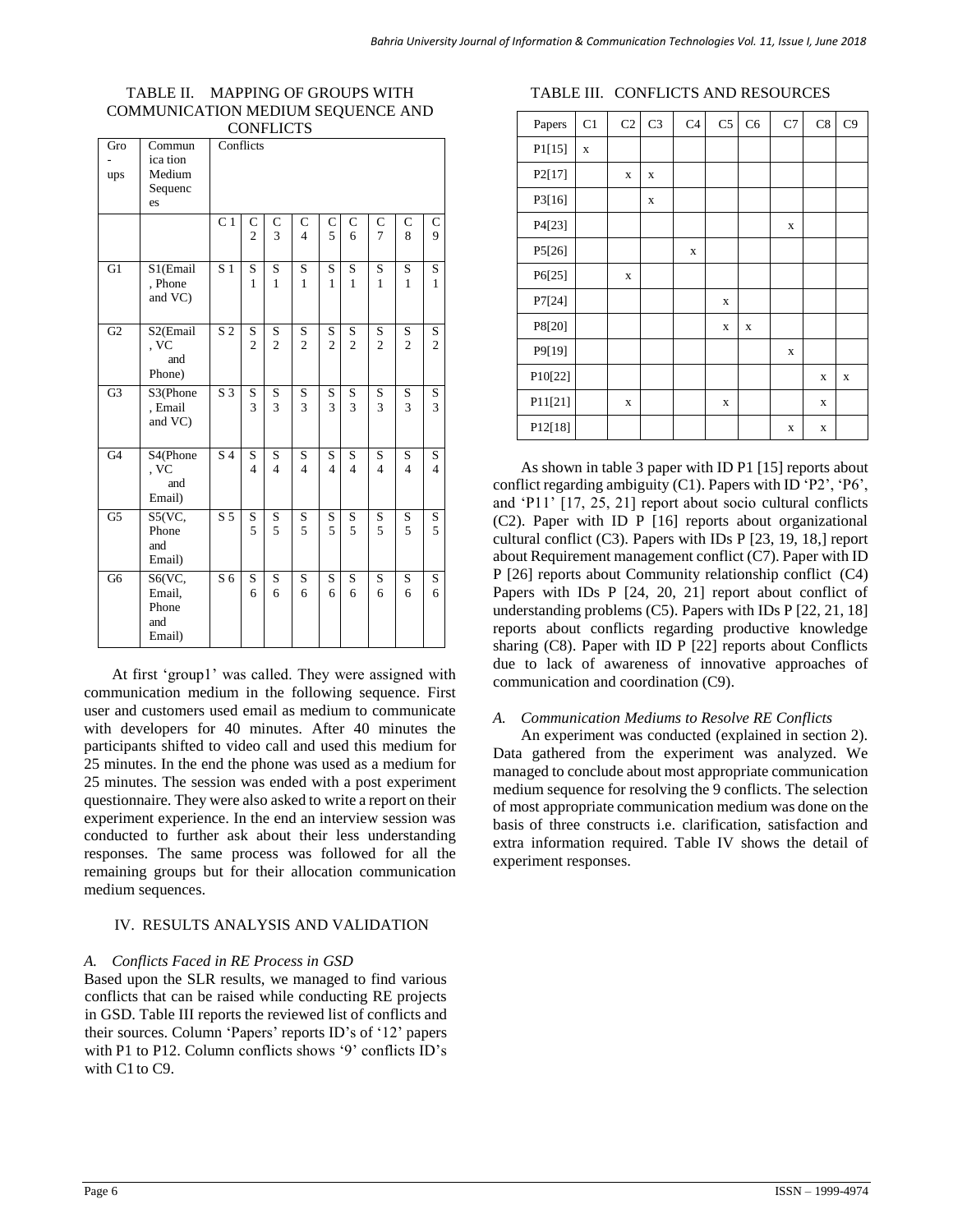| S. No.         | <b>Variables</b>              |                | <b>Customer</b>  | <b>Customer</b><br>Independent<br>response<br>(Positive<br>response) | User 1           |                | $\mathbf{1}$<br><b>User</b><br>Independent<br>response<br>User 2<br>(positive<br>response) |                  |                | User 2<br>Independent<br>response<br>(positive<br>response) |
|----------------|-------------------------------|----------------|------------------|----------------------------------------------------------------------|------------------|----------------|--------------------------------------------------------------------------------------------|------------------|----------------|-------------------------------------------------------------|
|                |                               | Yes            | $\rm No$         |                                                                      | Yes              | N <sub>o</sub> |                                                                                            | Yes              | No             |                                                             |
|                | Clarification                 | $\overline{4}$ | $\tau$           | 36.36                                                                | 6                | 5              | 100                                                                                        | $\sqrt{5}$       | 6              | 45.45                                                       |
|                | Solution<br>Satisfaction      | 3              | 3                | 50                                                                   | $\overline{4}$   | $\mathfrak{2}$ | 66.66                                                                                      | $\mathfrak{2}$   | $\overline{4}$ | 33.33                                                       |
| G1             | Extra Information<br>Required | 3              | 3                | 50                                                                   | $\mathfrak{2}$   | $\overline{4}$ | 33.33                                                                                      | 3                | 3              | 50                                                          |
|                | Clarification                 | $\overline{4}$ | $\tau$           | 36.36                                                                | $\overline{4}$   | $\overline{c}$ | 100                                                                                        | 5                | 6              | 45.45                                                       |
| G <sub>2</sub> | Solution<br>Satisfaction      | 3              | 3                | 50                                                                   | $\overline{4}$   | $\sqrt{2}$     | 66.66                                                                                      | $\mathfrak{2}$   | 4              | 33.33                                                       |
|                | Extra Information<br>Required | 3              | 3                | 50                                                                   | $\mathfrak{2}$   | $\overline{4}$ | 33.33                                                                                      | 3                | 3              | 50                                                          |
|                | Clarification                 | 9              | $\boldsymbol{2}$ | 81.81                                                                | $\tau$           | $\overline{4}$ | 63.64                                                                                      | 8                | 3              | 72.73                                                       |
|                | Solution<br>Satisfaction      | 6              | $\mathbf{0}$     | 54.54                                                                | 5                | $\mathbf{1}$   | 83.33                                                                                      | $\overline{4}$   | $\mathfrak{2}$ | 66.66                                                       |
| G <sub>3</sub> | Extra Information<br>Required | $\overline{4}$ | $\mathbf{2}$     | 66.67                                                                | $\mathfrak{2}$   | $\overline{4}$ | 33.33                                                                                      | $\mathfrak{2}$   | $\overline{4}$ | 33.33                                                       |
|                | Clarification                 | 8              | 3                | 72.73                                                                | $\theta$         | 11             | $\theta$                                                                                   | $\tau$           | 4              | 63.64                                                       |
|                | Solution<br>Satisfaction      | $\overline{4}$ | $\overline{c}$   | 66.66                                                                | $\boldsymbol{0}$ | 6              | $\boldsymbol{0}$                                                                           | $\overline{4}$   | $\mathfrak{2}$ | 66.67                                                       |
| G <sub>4</sub> | Extra Information<br>Required | $\overline{4}$ | $\mathbf{2}$     | 66.66                                                                | $\mathfrak{2}$   | $\overline{4}$ | 33.33                                                                                      | 3                | 3              | 50                                                          |
|                | Clarification                 | 10             | $\mathbf{1}$     | 90.90                                                                | 6                | 5              | 54.54                                                                                      | 6                | 5              | 54.54                                                       |
|                | Solution<br>Satisfaction      | 5              | $\mathbf{1}$     | 83.33                                                                | $\overline{4}$   | $\mathfrak{2}$ | 66.67                                                                                      | $\boldsymbol{2}$ | $\overline{4}$ | 33.33                                                       |
| G5             | Extra Information<br>Required | $\overline{4}$ | $\sqrt{2}$       | 66.66                                                                | 3                | 3              | 50                                                                                         | $\mathfrak{Z}$   | $\mathfrak{Z}$ | 50                                                          |
|                | Clarification                 | 5              | 6                | 45.45                                                                | $\overline{4}$   | $\tau$         | 36.36                                                                                      | $\overline{4}$   | $\tau$         | 36.36                                                       |
|                | Solution<br>Satisfaction      | $\overline{4}$ | $\overline{c}$   | 66.66                                                                | $\boldsymbol{2}$ | $\overline{4}$ | 33.33                                                                                      | 1                | 5              | 16.67                                                       |
| G6             | Extra Information<br>Required | $\overline{4}$ | $\sqrt{2}$       | 66.66                                                                | 5                | $\mathbf{1}$   | 83.33                                                                                      | 1                | $\sqrt{5}$     | 16.67                                                       |

| TABLE IV. | <b>POSITIVE RESPONSE EVALUATION</b> |  |
|-----------|-------------------------------------|--|
|           |                                     |  |

Table IV has eight columns namely "variables", "Customer", "customer independent percentage (positive responses)", "User 1", "User 1 independent percentage", "User 2" "User 2 independent percentage (positive responses)".

The analysis was done on basis of three variables named as Clarification, Extra information required and solution satisfaction. The groups illustrate the percentage of customer with respect to clarification, solution satisfaction and extra information required.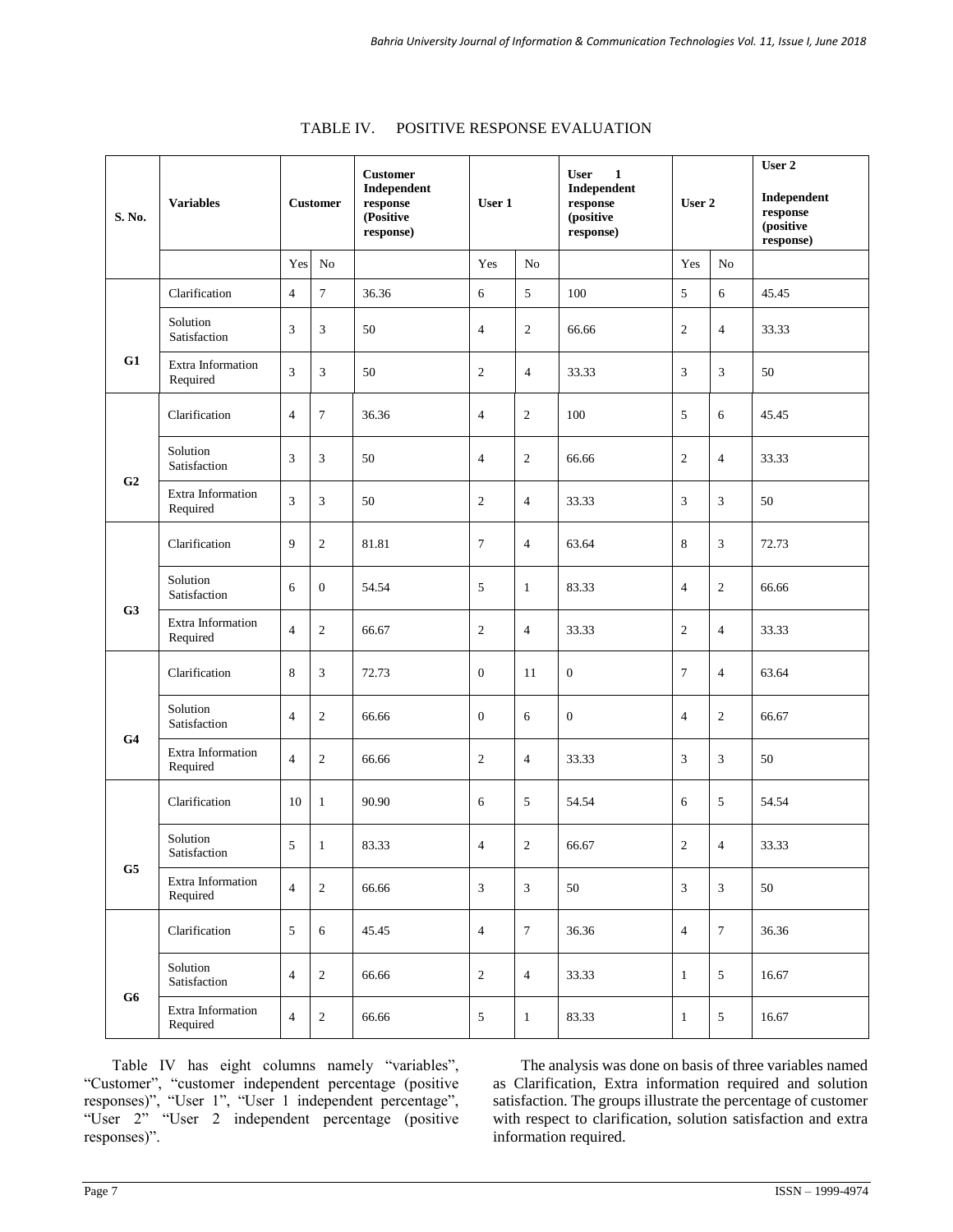Group 1 (G1) percentage of customer responses of clarification is 45.45 and percentage of solution satisfaction is 33.33. Extra information required percentage of customer is 50. Similarly, user 1 clarification percentage is 36.36. Percentage of its solution satisfaction is 50 and Extra information required percentage is 50. Clarification percentage of user2 is 45.45. Its solution satisfaction percentage is 33.33 and percentage of Extra information required is 50.

Group 2 (G2) illustrates the percentage of customer responses of clarification are 36.36 and percentage of Solution satisfaction required responses is 50. Extra information required percentage for customer is 50.

Similarly, user 1 clarification percentage is 100. Percentage of its solution satisfaction is 66.66 and extra information required percentage is 33.33. Clarification percentage of user2 is 45.45. Its solution satisfaction percentage is 33.33 and parentage of Extra information required is 50.

Group 3 (G3) illustrates the Percentage of customer clarification is 81.81 and percentage of Solution satisfaction is 66.67. Extra information required percentage of customer is 54.54.

Similarly, user 1 clarification responses of percentage are 63.64. Percentage of its solution satisfaction responses is 83.33 and extra information required percentage responses are 33.33. Clarification percentage of user2 is 72.73. Its solution satisfaction percentage of responses is 66.66 and parentage of Extra information required is 33.33.

Group 4 (G4) illustrates the percentage of customer clarification responses is 72.73 and percentage of extra information required responses is 66.66. Solution satisfaction percentage of customer is 66.66.

Similarly, user 1 clarification percentage is 0. Percentage of its solution satisfaction responses is 0 and extra information required percentage response is 33.33. Clarification percentage response of user2 is 63.64. Its solution satisfaction percentage response is 66.67 and parentage of Extra information required responses is 50.

Group 5 (G5) illustrates the percentage of customer responses of clarification is 90.90 and percentage of extra information required is 83.33. Solution satisfaction response percentage is 66.66.

Similarly, user1 clarification percentage is 54.54. Percentage of its solution satisfaction response is 66.66 and extra information required response percentage is 50. Clarification percentage of user2 response is 54.54. Its solution satisfaction percentage response is 33.33 and parentage of Extra information required response is 50.

Group 6 (G6) illustrates the percentage of customer clarification response is 45.45 and percentage of extra information required response is 66.66. Solution satisfaction percentage response is 66.66.

Similarly, user 1 clarification percentage response is 36.36. Percentage of its solution satisfaction response is 33.33 and extra information required percentage response is 83.33. Clarification percentage of user2 is 36.36. Its solution satisfaction percentage response is 16.67 and percentage of Extra information required response is 16.67.

# V. DISCUSSIONS

#### *A. RE conflicts and their resolution via most appropriate communication medium in GSD platform*

After performing literature review, nine conflicts were identified. These identified conflicts were resolved in a controlled experiment through communication medium sequences. The result of experiment was analyzed and found the results for total number of positive responses in percentage for each of the group. Table V shows the positive responses in percentage.

| S. No.  | Participant role  | No of positive responses (Out of 23) | Positive responses as<br>percentage % |
|---------|-------------------|--------------------------------------|---------------------------------------|
| Group 1 | Customer          | 10                                   | 43.47                                 |
|         | User1             | 10                                   | 43.47                                 |
|         | User <sub>2</sub> | 10                                   | 43.47                                 |
| Group 2 | Customer          | 10                                   | 43.47                                 |
|         | User1             | 12                                   | 52.17                                 |
|         | User <sub>2</sub> | 10                                   | 43.47                                 |
| Group 3 | Customer          | 19                                   | 82.60                                 |
|         | User1             | 14                                   | 60.86                                 |
|         | User <sub>2</sub> | 14                                   | 60.86                                 |
| Group 4 | Customer          | 16                                   | 69.56                                 |
|         | User1             | $\overline{2}$                       | 8.69                                  |
|         | User <sub>2</sub> | 14                                   | 60.86                                 |

TABLE V. Number of positive responses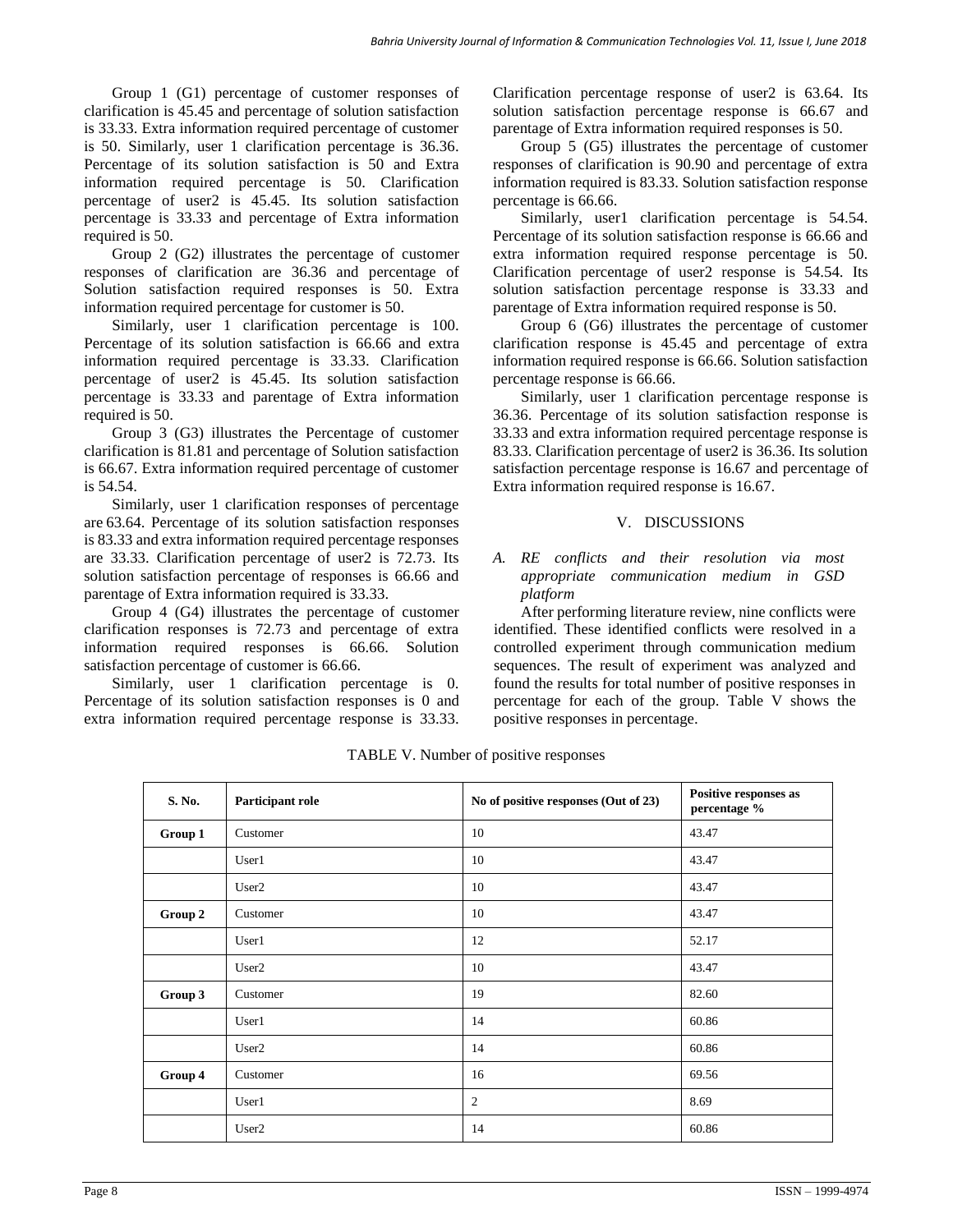| Group 5 | Customer          | 19 | 82.60 |
|---------|-------------------|----|-------|
|         | User1             | 13 | 56.52 |
|         | User <sub>2</sub> | 10 | 43.47 |
| Group 6 | Customer          | 13 | 56.52 |
|         | User1             | 11 | 47.82 |
|         | User <sub>2</sub> | 6  | 20.08 |

Table V has three columns. First column is participant role, second column is Number of positive responses and third column is positive response with respect to percentage for first sequence. 'Participant role' column has three rows. First row is for customer, second is for user1 and third is for user2. Customer, User1 and User2 record of number of positive responses and their percentages are in respective columns.

As shown in Table 5 the positive responses defined by 'Group 1' is 10 and its percentage is 43.47%. Similarly, positive response for user1 data is 10 and its percentage is 43.47%. Number of positive response for user2 data is 10 and its percentage is 43.47%.

The positive responses defined by customer of 'Group 2' is 10 and its percentage is 43.47%. Similarly, positive response for user1 data is 12 and its percentage is 52.17%. Number of positive response of user2 data is 10 and its percentage is 43.47%.

Group 3 defined positive responses of customer is 19 and its percentage is 82.60%. Similarly, positive response for user1 data is 14 and its percentage is 60.86%. Number of positive response of user2 data is 14 and its percentage is 66.86%.

Group 4 defined positive responses of customer is 16 and its percentage is 69.56. Similarly, positive response for user1 data is 2 and its percentage is 8.69%. No of positive response of user2 data is 14 and its percentage is 60.86.

Group 5 defines the positive responses of customer is 19 and its percentage is 82.60. Similarly, positive response for user1 data is 13 and its percentage is 56.52%. No of positive response of user2 data is 10 and its percentage is 43.47%.

Group 6 defined the positive responses of customer is 13 and its percentage is 56.52%. Similarly, positive response for user1 data is 11 and its percentage is 47.82%. No of positive response of user2 data is 6 and its percentage is 20.28%.

After conducting the analysis, it is concluded that various sequences of communication medium were having different conflict resolution results. Among the six sequences in total, 'sequence 3' (Phone-Email-VC) of communication mediums showed the positive responses. According to the analysis, 'group 3' using 'sequence 3' has managed to resolve the conflicts in much higher percentage than the other sequences of communication mediums. It was noted that the participants using 'sequence 3' were having higher level of satisfaction and clarification regarding conflicts resolution. Besides, the participants using 'sequence 3' required less extra information for resolving the conflicts. Furthermore, the varying percentage of conflicts resolution with varying sequences of communication mediums concludes that "change in sequences of communication medium effects the rate of conflict resolutions".

The objectives of this research have been achieved. Nine conflicts are identified along with their appropriate communication medium sequence. In future same experiment can be conducted for more conflicts that can be occur in RE phase in GSD. In future same experiment can be conducted in real industry environment. In near future researchers can also extend this work for other challenges that can occur while implementing SDLC and by finding the appropriate communication mediums to resolve them.

# B. Limitations

In this study, Researchers attempt to overlay utmost information available related to the topic. Researcher's first preference was to consider most relevant studies, but still it is possible that some knowledgeable studies may be skipped. Those research papers that are relevant to requirement engineering phase are considered, so that requirement engineering conflicts can be identified easily. This study covers small sample of population for experiment. Students acted as participants in the experiment. It would have been more accurate results, if the experiment will be conducted in pure industry requirement.

# VI. CONCLUSION

Software development is largely improved by global software development (GSD) environment. In this environment majority of the software products are developed by the team members who are geographically distinct from each other. Requirement Engineering is a complicated task, and it becomes even more difficult when it is performed in GSD environment. Various conflicts that can occur while conducting RE process in GSD makes it complicated. In this research, requirement engineering related conflicts in Global software development environment are identified through systematic literature review and expert review. This study contributes to identify nine requirement engineering related conflicts in GSD environment. Appropriate communication medium sequence is generated for identified conflicts through Experimental Research.

This study concludes that "Change of communication medium sequence has positive impact on group sequence". An experiment was conducted. The experiment was to find most appropriate communication medium sequence for identified conflict. Six groups were given different sequences through which conflicts were resolved. After conduction of experiment, on the basis of results it is concluded that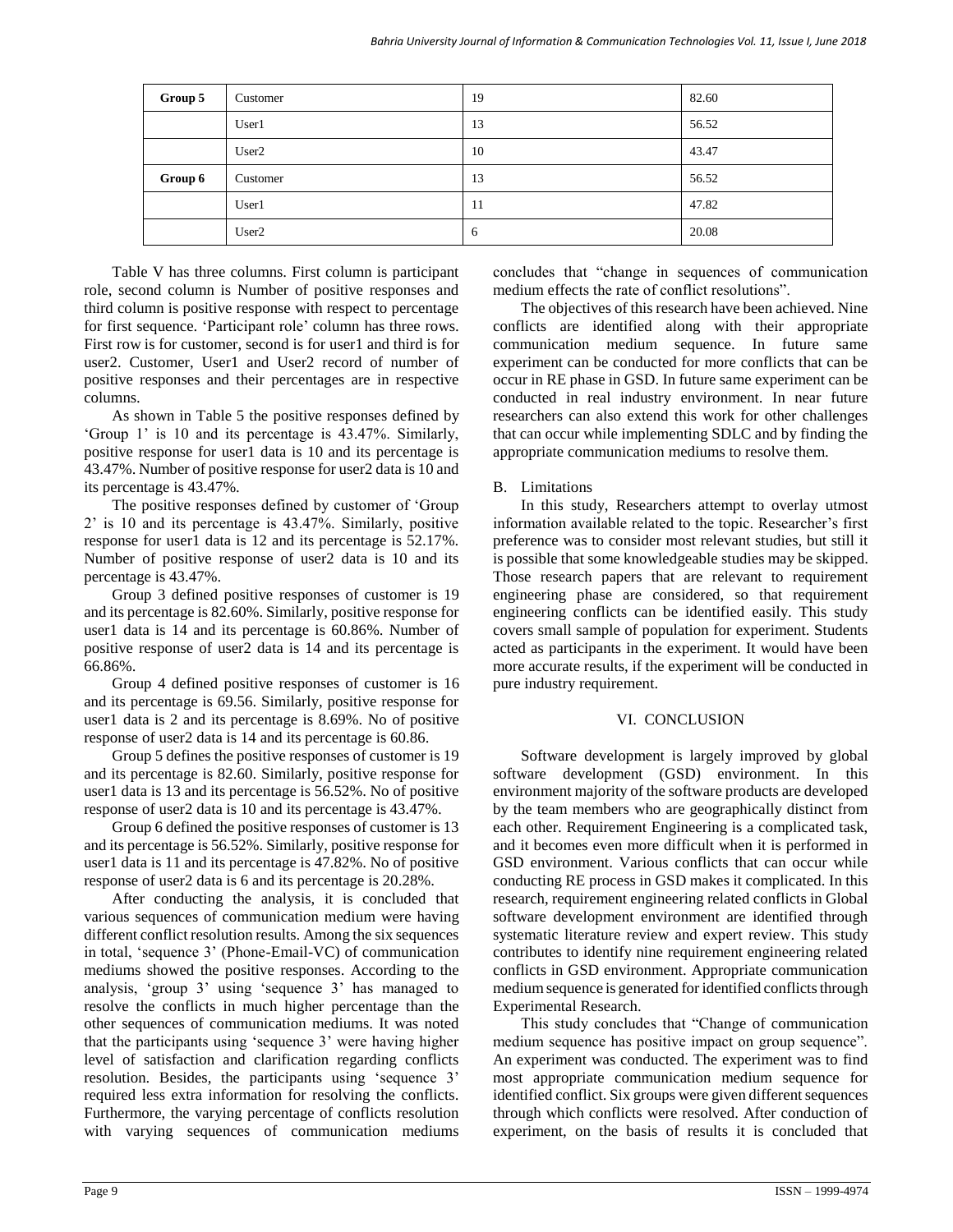although every group has managed to resolve the conflict but the participants of group '3' with sequence '3' (Phone,Email and VC) were much more satisfied and happy with their sequences. They comfortably resolved the conflicts and did not need any further information regarding resolving conflicts. This study contributes to the body of knowledge specifically to requirement engineering body of knowledge (REBOK) by allocating nine requirement engineering related conflicts in GSD. The other contribution of this study is to suggest appropriate communication medium sequence for identified conflicts. This study may guide practitioners to select the most appropriate medium of communication for the related conflicts resolution while conducting RE process in GSD.

#### REFERENCES

- [1] D. Damian and D. Moitra, "Global Software Development: How Far Have We Come, "Software, IEEE, Vol.23, No.5, 2006, pp. 17-19.
- [2] D. Macke and T. Galinac, "Optimized Software Process for Fault Handling in Global Software Development," Proceedings of the Software process, international conference on Making globally distributed software development a success story, Springer-Verlag Berlin, Heidelberg, 2008.
- [3] E. O. Conchúir, H. H. Olsson, P. J. Ågerfalk and B. Fitzgerald, "Benefits of global software development: exploring the unexplored," Software Process: Improvement and Practice, Vol. 14, No. May, 2009, pp.2010.
- [4] D. Damian, F. Lanubile and T. Mallardo, "On the Need for Mixed Media in Distributed Requirements Negotiations," Software Engineering, IEEE Transactions, Vol.34, No.1, 2008, pp. 116-132.
- [5] D.E.H. Damian, M.L.G. Shaw and B.R.A. Gaines. "A multidisciplinary approach to the study of distributed requirements negotiation," Proceedings of the 5th Australian Workshop on Requirements Engineering, Brisbane, Australia, December 2000, pp. 91-100.
- [6] C. L. Campbell, B. V. DeWalle, M. Turoff and F. P. Deek, "A Research Design for Asynchronous Negotiation of Software Requirements for an Emergency Response Information System," Proceedings of the Tenth Americas Conference on Information Systems, New York, USA, pp. 5- 8, 2004.
- [7] S. Krishna, S. Sahay and G. Walsham, "Managing cross cultural issues in global software Outsourcing," Communications of the ACM - Human- computer etiquette, Vol.47, No.4, 2004, pp. 62 66.
- [8] M.Jimenez,M.Piattini, and A. Vizca´ıno, "Challenges and. Improvements in Distributed Software Development: A Systematic. Review," Advances in Software Engineering, 2009.
- [9] R. Kommeren and P. Parviainen, "Philips experiences in global distributes software development," Empirical. Software Engineering, Vol. 12, 2007, pp. 647-660.
- [10] B. Boehm and A. Egyed, "Software Requirements Negotiation: Some Lessons Learned," Proceedings of 20th International Conference on Software Engineering, 1998, pp. 503-506.
- [11] D. Damian, F. Lanubile, and T. Mallardo, "An Empirical Study of the Impact of Asynchronous Discussions on Remote Synchronous Requirements Meetings", Lecture Notes in Computer Science, Springer- Verlag, Vol. 3922, 2006, pp. 155-169.
- [12] L. P. Robert and A. R. Dennis, "Paradox of Richness: A Cognitive Model of Media Choice," Professional Communication, IEEE Transactions, Vol.48, No.1, 2005, pp. 10-21.
- [13] T. Mallardo, F. Calefato, F. Lanubile, and D. Damian,"The Effects of Communication Mode on Distributed Requirements Negotiations", Proceedings of the ICGSE Workshop on Global Requirements Engineering, Munich, Germany, 2007.
- [14] D.E.H. Damian, M.L.G. Shaw, B.R. Gaines and B. Eberlein, "Using different communication media in requirement negotiation," Software, IEEE, 2000.
- [15] N. Sabahat, F. Iqbal, F. Azam, and M. Y. Javed, "An iterative approach for global requirements elicitation: A case study analysis," in 2010 International Conference on Electronics and Information Engineering, 2010, vol. 1, pp. 361-366.
- [16] H. H. Khan, M. Naveed Ikram, M. Usman, M. Noman Malik, "Impact of Changing Communication Media on Conflict Resolution in Distributed Software Development Projects", 5th Malaysian Software Engineering Conference MYSEC 2011.
- [17] S. Beecham, J. Noll, and I. Richardson, "Using agile practices to solve global software development problems–a case study," in 2014 IEEE International Conference on Global Software Engineering Workshops (ICGSEW), 2014, pp. 5–10.
- [18] M. Yaseen, S. Baseer, and S. Sherin, "Critical challenges for requirement implementation in context of global software development: A systematic literature review," in 2015 International Conference onOpen Source Systems & Technologies (ICOSST), 2015, pp. 120–125.
- [19] A. Vizcaíno, F. García, M. Piattini, and S. Beecham, "A validated ontology for global software development," Computer Standard Interfaces, vol. 46, pp. 66–78, 2016.
- [20] M. Niazi, S. Mahmood, M. Alshayeb, A. M. Qureshi, K. Faisal, and N. Cerpa, "Toward successful project management in global software development," International Journal of Project Management., vol. 34, no. 8, pp. 1553– 1567, 2016.
- [21] M. Zahedi and M. A. Babar, "Why does site visit matter in global software development: A knowledge-based perspective," Informatics Software Technology., vol. 80, pp. 36–56, 2016.
- [22] B. Kitchenham,"Procedures for performing systematic reviews," Keele UK Keele University, vol. 33, no. 2004, pp. 1–26, 2004.
- [23] Boring, R, Gertman, D., Joe, J., Galyean w., Blackwood, L., et al. Simplified Expert Elicitation GuidelineFor Risk Assessment Of Operating Events, Washington, D.C, 2005.
- [24] Ayyub, B. M. A Practical Guide on Conducting Expert-Opinion Elicitation of Probabilities and Consequences for Crops Facilities. Alexandria Institute for Waters Resources, 2001.
- [25] A. Zafar, S. Ali, and R. K. Shahzad, "Investigating integration challenges and solutions in global software development," in Frontiers of Information Technology (FIT), 2011, pp. 291– 297.
- [26] "The effect of governance on global software development: An empirical research in transitive memory systems." [Online]. Availabl[e:](http://www.sciencedirect.com/science/article/pii/S0950584914000937) [http://www.sciencedirect.com/science/article/pii/S09505849](http://www.sciencedirect.com/science/article/pii/S0950584914000937) [14000937.](http://www.sciencedirect.com/science/article/pii/S0950584914000937) [Accessed: 09-Jun-2017].
- [27] M. Yaseen, S. Baseer, and S. Sherin, "Critical challenges for requirement implementation in context of global software development: A systematic literature review," in 2015 International Conference on Open Source Systems